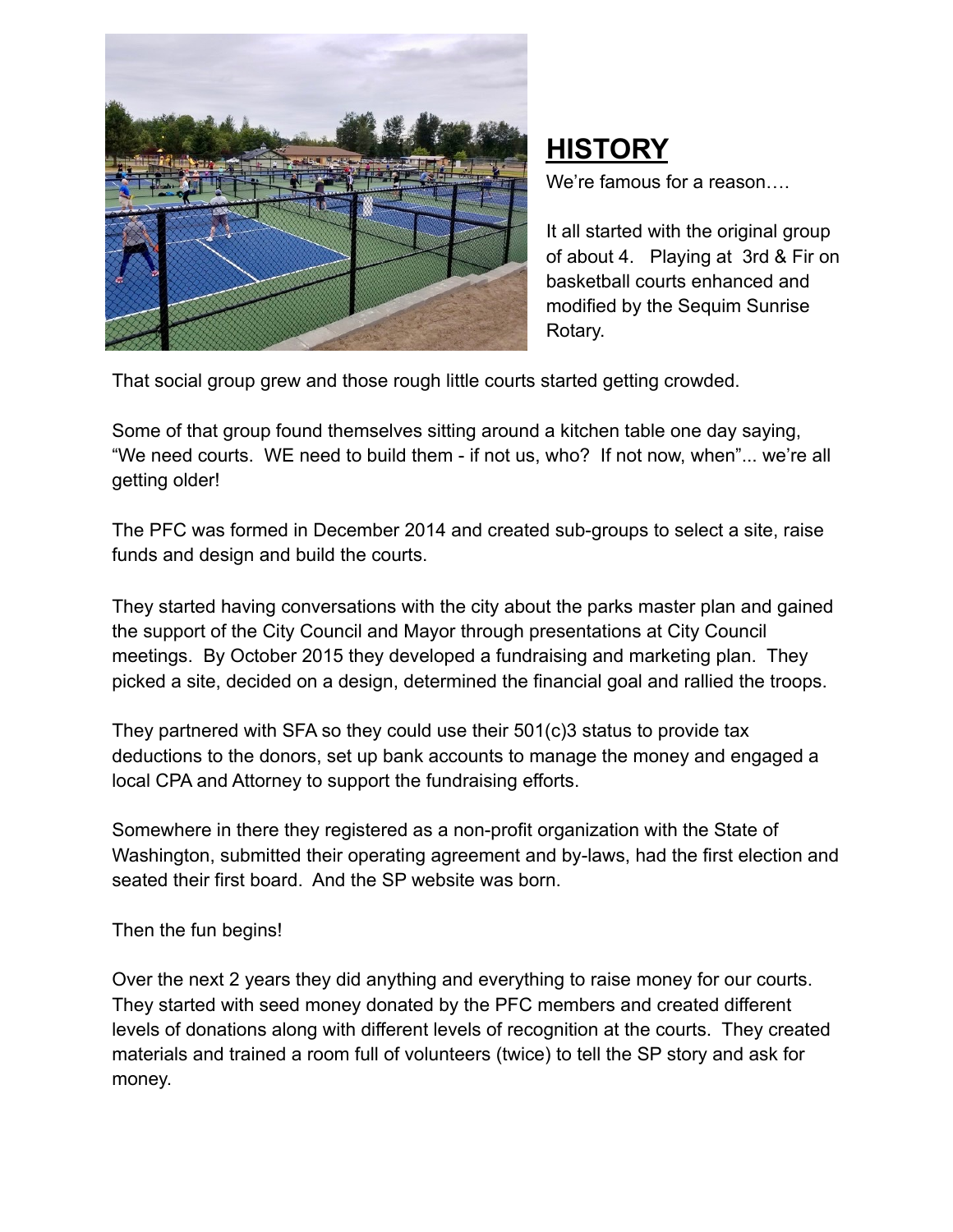They spread the word far and wide - the activity included:

- Signed up new members.
- Hit up existing players to join at higher medal levels. Asked their friends and neighbors.
- Went door to door with businesses.
- Presented the SP story anywhere they could Elks, Rotary, City Council, County Commissioner meeting.
- Sold cases of popcorn at the ferry docks and in front of Walmart.
- Sold Breakfast at Applebees
- Worked for the Sequim Lavender Festival for a donation and had a booth for 3 years selling raffle tickets
- Set up information booths at local events
- Set up a Gofund me account.

They spent hours researching and applying for grants, telling the SP story about this great sport for all ages, the impact on the community and how we wanted to build a valuable recreational asset in Clallam County

Still, they fell short of our goal. They were pedaling as fast as they could, using up hundreds of volunteer hours getting well known in the community, and still had a huge gap and a worn out club.

Then they got the call. In Jan 2017 An anonymous donor said they would pledge up to \$10,000 if the SP Club established a long term plan for incentive, reward and fairness to those who contributed to building the courts. Again, if not us, who? If not now, when? We're all getting older!

An epic campaign was launched with the energy and spirit of an olympic sports event daily updates of education, persuasion and goal status went to the totally engaged, excited membership who opened up their checkbooks and dove in. In two short weeks they raised \$60,000 and met the goal.

It took almost another year before they had final plans for the courts, a signed contract with the City and wrote a check for almost \$225,000 to get things started.

Site construction started in August 2017 and they opened those beautiful courts in June 2018. They completed the project and fulfilled the dream.

In the last year or so the SP have grown to over 200 members, formed the PCOC (Pickleball Court Operations Committee) to manage day to day court operations, held a